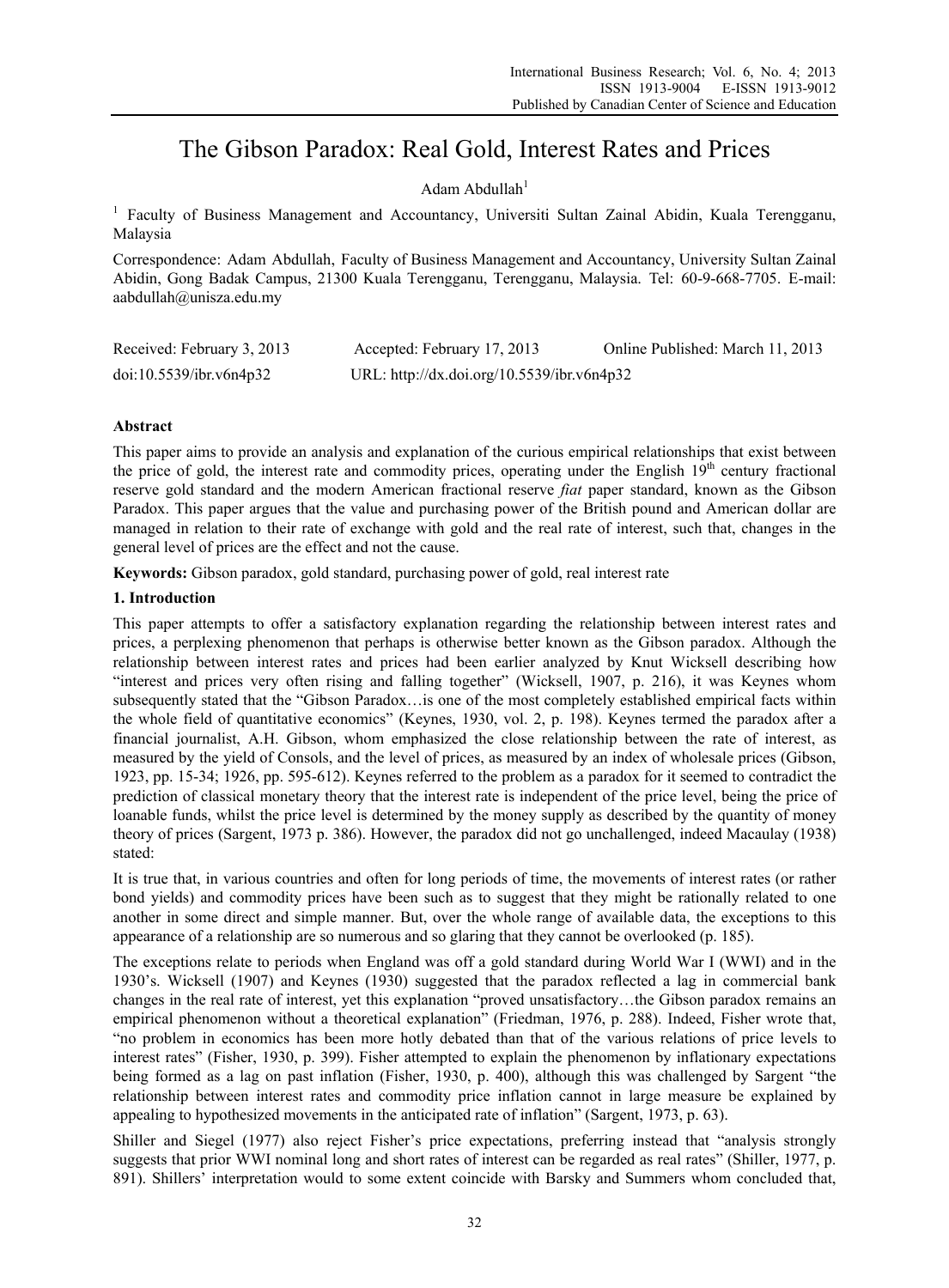under the gold standard, the movements of commodity prices and nominal interest rates were similar to the inverse relationship of the relative price of gold and real interest rates under the *fiat* standard, and taking into account gold as an asset in relation to other financial assets might explain the anomaly (Barsky, 1988, p. 548). However, we disagree with Summer's findings in part, for they incorrectly presented real prices with nominal prices under the *fiat* standard, and without recourse to monetary theory and policy, a correct understanding of the Gibson Paradox would be distorted.

The paper is organized into three sections. The first section presents a detailed analysis of the mechanics of the fractional reserve gold standard and the Gibson Paradox in 19<sup>th</sup> century England. The second section, presents analysis of the Gibson Paradox in the United States under the *fiat* standard, and the third section provides a brief summary and concluding remarks.

## **2. Gibson Paradox in England**

To appreciate the Gibson Paradox in 19<sup>th</sup> century England requires an understanding of the mechanics of the gold standard operating within a fractional-reserve banking model. Cassel (1951) described the gold standard as,

A paper standard in which, the purchasing power of the monetary unit is so regulated as to practically to coincide with that of gold. The aim of the gold standard administration is not to keep the general level of prices constant, but to keep the price of one single commodity, namely gold, as invariable as possible. If the purchasing power of gold as against other commodities should happen to remain constant, the gold standard is obviously identical with a paper standard regulated according to the principles laid down. But if the value of gold varies, the gold standard involves a regulation of the purchasing power of the monetary unit of account in accordance with the variations of that gold. This is indeed a very artificial and complicated system. It is clear that, in order to bring about such variations, it is necessary to keep the bank rate higher or lower than the equilibrium rate of interest, according to the requirements of the situation of the moment. Under such circumstances the gold standard involves continual deviations in opposite directions of the actual rate of interest from the equilibrium rate (p. 326).

More specifically, the gold standard linked the value of bank notes to the value of gold: the value of the British paper pound had to coincide with the value of the British gold pound - this was achieved by the using the Bank's discount rate to manage the level of gold reserves and the supply of liquidity (volume of loans and money supply) in accordance with the gold standard, by adjusting the supply of money so that the paper pound (bank notes) maintained the same value of a gold pound (sovereign coins).

Pre-1844, the Bank had only one department, and notes were not legal tender, so that an inverse correlation occurred between bullion stocks and the discount rate (figure 1), but from 1844, the inverse correlation occurred in the first instance between the notes reserves in the banking department and the discount rate.



Source: BHS (1962:441-446,456-460)

Figure 1. Bank of England's discount rate, banking department's notes reserves and total bullion stocks, annual averages, 1797-1939

In June 1822 the Bank lowered its discount rate from 5% to 4%. The lower discount rate expanded lending and generated an inflationary expansion in the money supply. The currency depreciation caused withdrawals and the Bank's gold reserves sank from £14.2Mn in 1823 to £1.26Mn by early December 1825, even down to £1.027Mn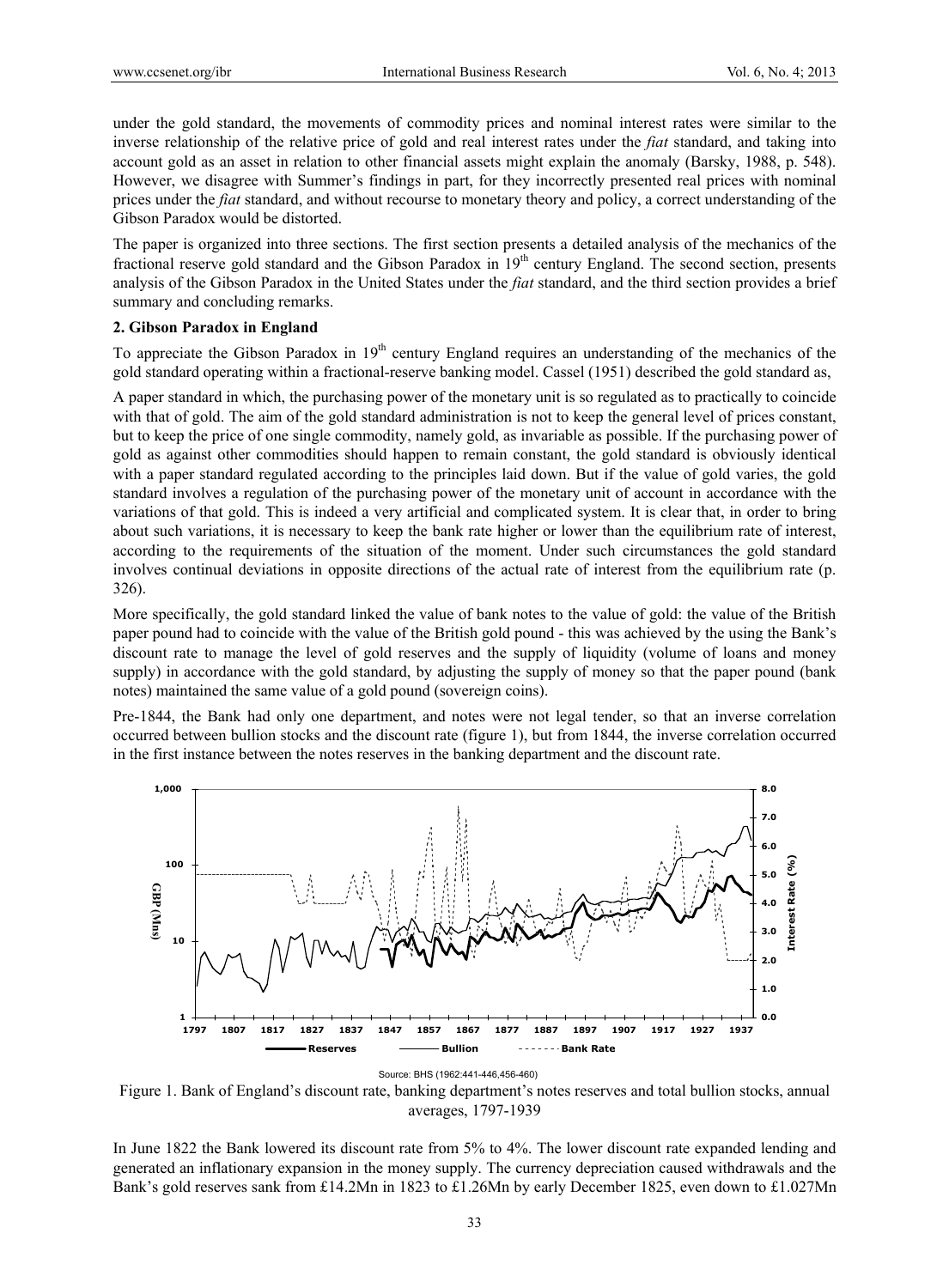when only coin was legal tender and the Bank had only one department (Bagehot, 1873, p. 29). As the loans were repaid, the reserves increased and money supply reduced - this deflationary contraction required the Bank to again expand the supply of money and credit but the interest rate was too low, even when it rose above 5% during a crisis in 1839, resulting in a gold outflow. The discount rate and associated changes in the volume of lending and money supply, was being used as a tool to manage the supply of liquidity in accordance with the gold standard, which transmitted out into the money market (figure 2) - the emphasis on using interest rates to manage money supply is a tool that we recognize in modern central banking monetary policy.



Figure 2. Relationship between the Bank of England's discount rate, 3-months' bank bill rate, and yield on Consols, annual averages, 1792-1939 Sources: BHS (1962: 455-460), Clapham (1944, 2:429-432), Palgrave (1903:33)

The bank rate is transmitted into the short-term money market, as reflected in the average rate of discount for three-month bank bills - the discount rate inversely correlated to the issue department's bullion reserves via the banking department's notes reserves. The following series of figures and analysis for a ten year period (1881-1890), as an example, clearly demonstrate the mechanics of the gold standard in relation to the level of notes reserves and the discount rate, a policy made all the more clearer *ex post* the 1844 Banking Act and the segregation of the issue and the banking departments. Peel's Bank Act of 1844 did not alter the control of the money supply, since although notes issued by the issue department were largely required to be backed by bullion (over and above £15Mn), the banking department had no such constraints and inflated credit and deposits in the same manner as any fractional reserve commercial bank does today. The bank's discount rate fluctuates inversely (figure 3) with the level of notes reserves at the banking department (Easton, 1896, p. 123). By 1887 the ratio of reserves to liabilities was 43% (Clare, 1902, p. 47), and typically, the Bank's reserve ratio was around 40% (Bagehot, 1873, p. 29).



Figure 3. Banking department reserves at the Bank of England, average weekly fluctuations, 1881-1890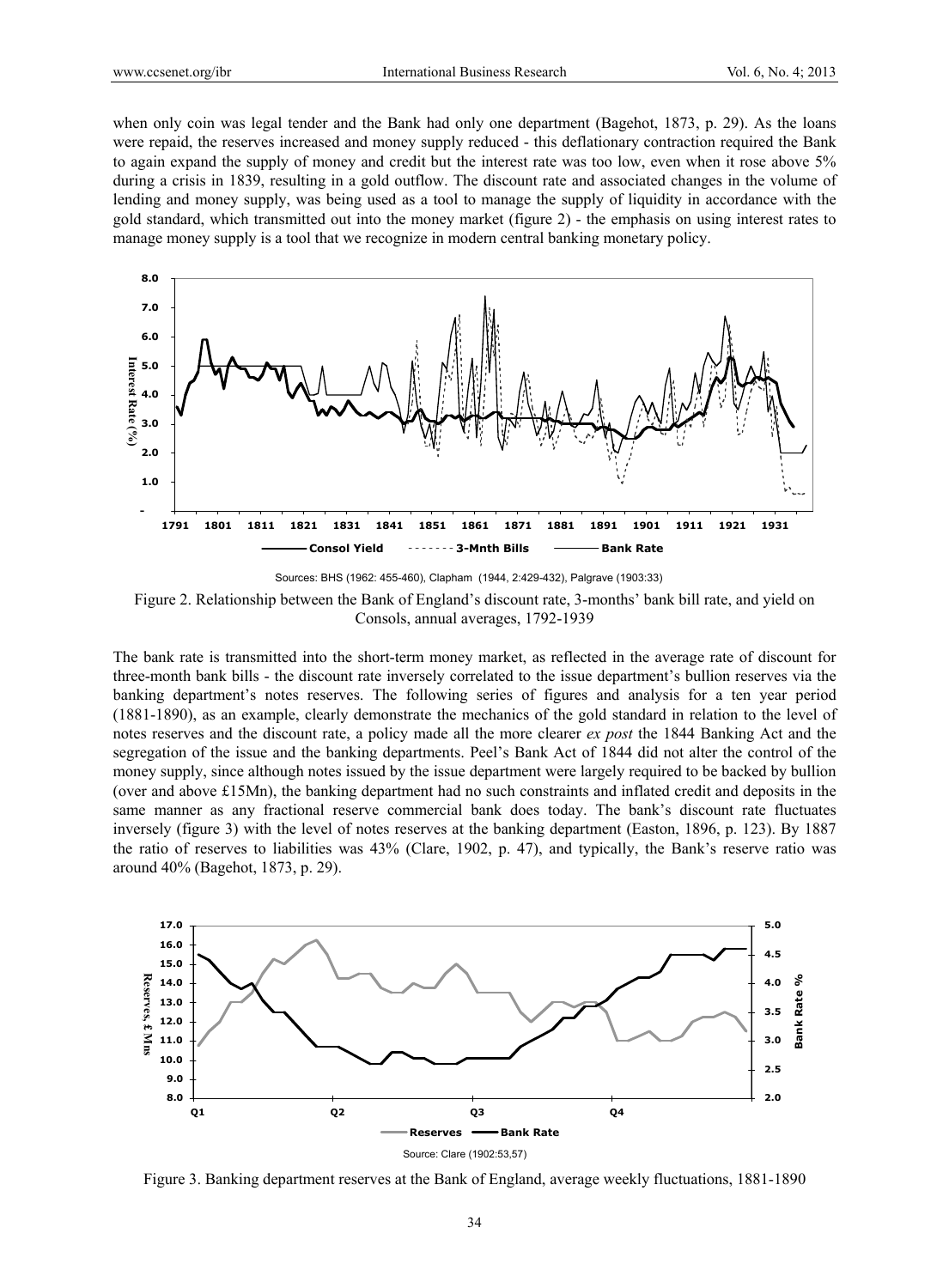Notes are issued to anyone offering gold at the Bank's buying price of £3 17*s* 9*d* per STO: notes in circulation are the difference from notes issued by the issue department and those held in reserve by the banking department. About £2Mns of bullion was typically held in the banking department as cash-in-till (Sykes, 1905, p. 172), otherwise all gold was transferred to the issue department (figure 4). For withdrawal of deposits from the banking department, the notes to that amount were taken from the reserve, returned to the issue department, then cancelled and sovereigns gold coins worth £3 17*s* 10.5*d* (the mint price) that were held against them were given in exchange (Easton, 1896, p. 119). The value of money is affected by the ratio of total bullion to gold and promises to pay gold. In 1881, gold and silver coins to bank notes, cheques and bills was 15% in the country and only 1% in London (Sykes, 1905, p. 54-55).



Figure 4. Stock of coin and bullion at the Bank of England's issue department, average weekly fluctuations, 1881-1890

The factors that influence the reserve involve: (1) demand for the internal circulation of currency (figure 5); and, (2) external foreign demand and foreign exchange (figure 6), by obtaining credit with a London banker by buying bills on London, remitting them in London for discount, or by selling securities, and converting the proceeds into bank notes and cashing the notes at the issue department for gold sovereigns.



Figure 5. Internal gold movements compared with changes in the bank rate, average weekly fluctuations, 1881-1890

In figure 6, the gold line reflects an exceptional transaction of about £500,000 worth of gold purchased by the Bank from France, Russia and others, at the end of November 1890: by deducting this amount from end November onwards, the two curves are brought more into agreement.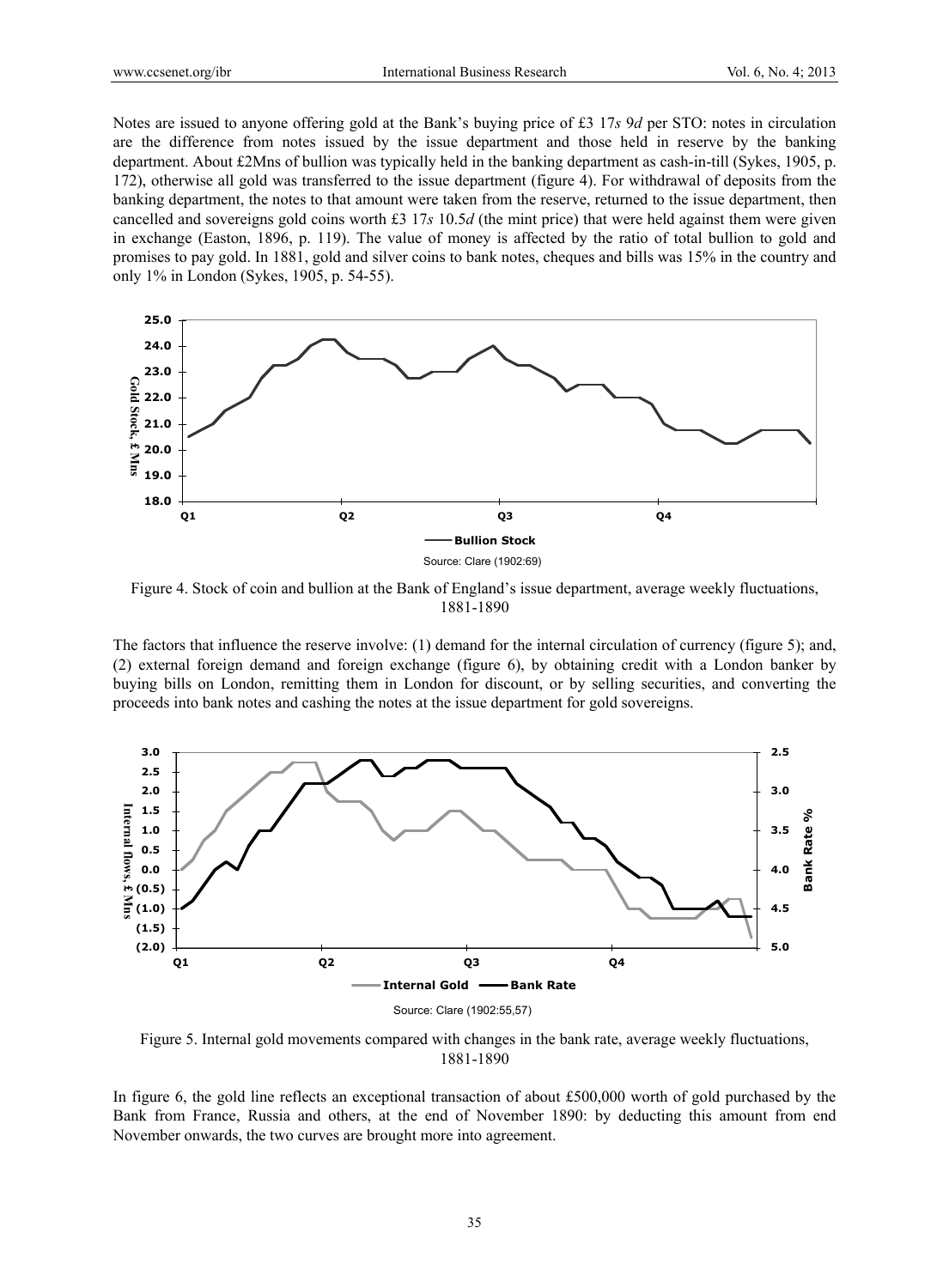

Figure 6. External gold movements compared with changes in the bank rate, average weekly fluctuations, 1881-1890

In figure 7 for 1887, we can observe clearly that as gold flows in, the bank rate falls and as gold flows out, the rate rises. A gain of £1Mn worth of gold from foreign sources is equivalent to a 1% reduction in the bank rate, and *vice versa*.



Figure 7. External gold movements compared with changes in the bank rate, average weekly fluctuations, 1887

To summarize, the Bank thus used the discount rate to manage the supply of liquidity in accordance with the gold standard: if gold was flowing in to the Bank's reserves, it expanded the monetary base by lowering its discount rate – at the lower rate, lending would increase and the reserves would decrease – the increase in lending would increase the supply of notes, thereby lowering the value of the paper pound (bank notes) in relation to the value of gold pounds (sovereign coins); if gold was flowing out of the Bank's reserves, it contracted the monetary base by raising its discount rate – at the higher rate, lending would reduce and reserves would increase – the reduced lending would decrease the supply of money. Certainly the Bank, via its bullion broker Rothschilds, effectively controlled the market price of gold, given that the premium over the Bank's buying price was negligible: from 1844 to 1914 the average market price was £3.8888, whilst the average Bank's buying price was £3.8875 – a difference of only 0.03%. Under the gold standard, the redemption or rate of exchange between notes and coins was fixed, and if the market price of gold (PG) was stable, the supply and demand for short and long-term securities, credit, and the supply and demand for deposits would all depend on the real rate of interest. An increase in interest rates would increase the reserves of monetary gold, but decrease the demand for non-interest bearing monetary gold in circulation, whilst at the same time increase the demand for interest-bearing deposits, thereby increasing Bank notes in circulation, and with the money multiplier would in turn increase commodity prices (CP). The increase in the discount rate moved in tandem with commodities prices (CP), but also reduced the price of Consols and increased their yield (Williams, 1912, p. 399), accordingly we have the "Gibson's Paradox [which] is one of the most completely established empirical facts within the whole field of quantitative economics" (Keynes, 1930, vol. 2, p. 198). In figure 8, we have constructed a wholesale commodity price index (CP) for the period from 1791-1935, derived from the Gayer, Rostow and Schwartz Price Index (GRS) from 1791-1850 and linked with the Sauerbeck-*Statist* Price Index (SS) from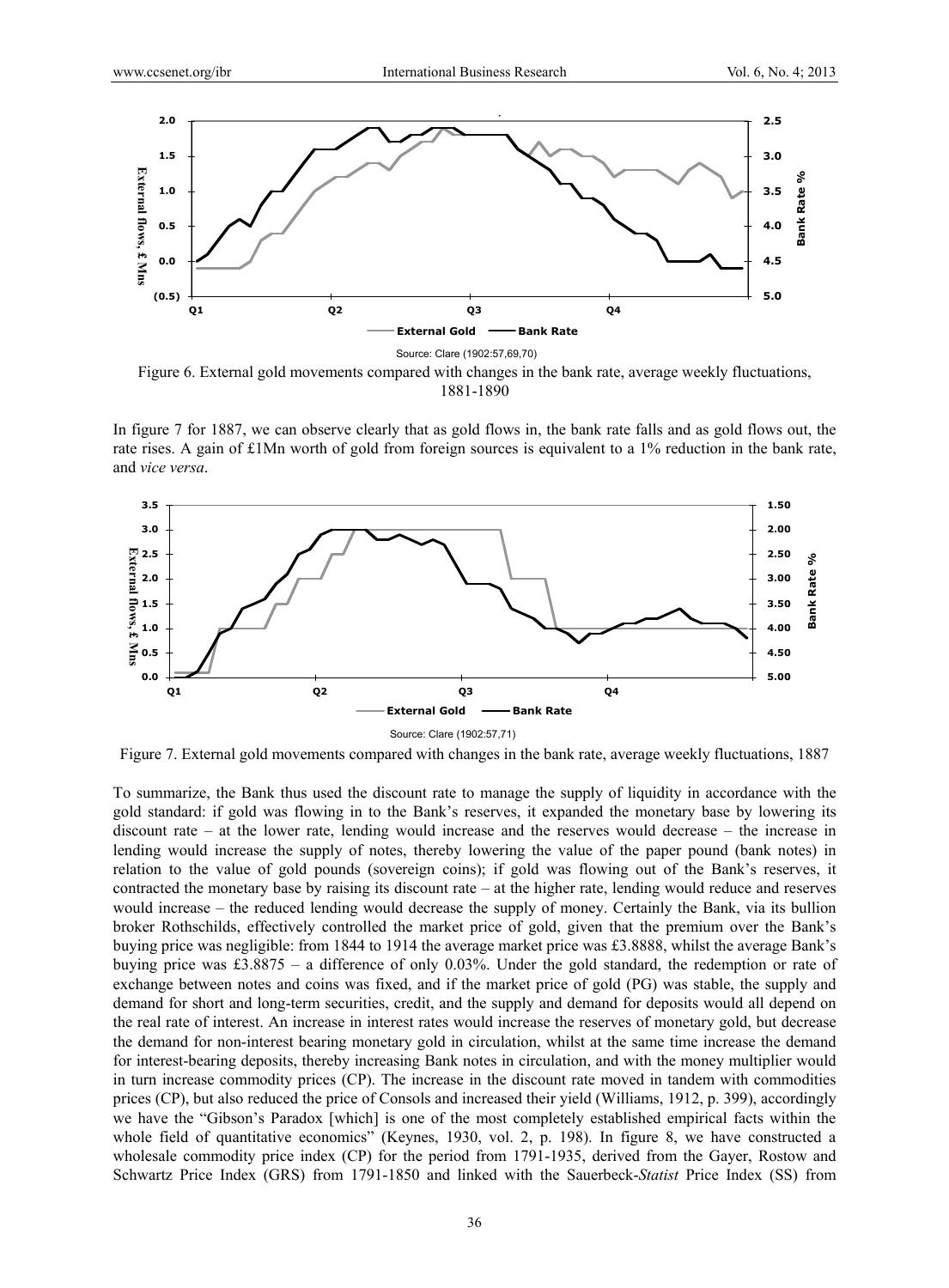1850-1935. We may observe the co-movement between wholesale commodity prices and long-term interest rates, as reflected in the yield from British government Consols.



Figure 8. The Gibson paradox in England, 1791-1935

Under the gold standard, with the value of gold being held constant, the purchasing power of the British pound (PPB) coincided with the purchasing power of gold (PPG). The reciprocal of the PPB and the PPG ensured that nominal prices expressed in pounds coincided with real prices expressed in gold (the correlation coefficient is unity from 1821-1914). With the gold price constant, interest rates were low and held within a narrow band of 2-5%. The Gibson paradox is observed in the co-movement of interest rates and prices. Under the gold standard, in the absence of devaluation, nominal interest rates are real rates of interest, as gold is acquired at the nominal rate, given the convertibility of the currency. By altering the nominal rate, the Bank altered the real rate, thereby altering the real cost of bank note reserves and thus the real cost of borrowing. Fractional convertible bank note reserves affected 'loanable funds' as a money multiplier. The use of the interest rate as a monetary policy tool has continued under the *fiat* standard. The Bank inflated and deflated the value of the British pound in relation to the gold stock (in the issue department) via the note reserves (in the banking department). Historically, monetary policy was anchored to convertible bank notes (redeemable in gold coins), where the discount rate was a tool to adjust the supply of bank money in accordance with the gold standard, whilst the *fiat* standard is floating and anchored to the volume of debt, with *fiat* money being debt organized into money, so that the supply of money via the supply of debt, is the tool by which the market interest rate is adjusted in accordance to a central bank interest rate target.

Thus, the Bank of England evolved into a central bank with the following aims: (1) regulating interest rates; (2) preventing any liquidity-shortage; (3) management of the money supply in relation to the gold standard; and (4) by manipulating interest rates, it perfected a monetary policy encompassing all of the three previous aims. By managing the purchasing power of the British paper pound (PPB), this implies an ability to provide stable prices, and yet prices are supposed to change, in order to efficiently transmit information and organize an economy. The flow of trade and economic development can involve higher prices. Higher prices as a result of trade are distinct from monetary distortion. This distortion is revealed when there is no settlement in gold, when there is no convertibility of bank notes due to the suspension of payments and the inability to redeem paper notes for gold or silver coins. With convertibility, the value of bank notes could not fall much below the value of precious metal they represented, and any over issuance of paper money by the Bank resulted in redemption of bank notes in gold or silver coins. This is precisely what Adam Smith stated in 1776,

The whole paper money of every kind which can easily circulate in any country never can exceed the value of the gold and silver, of which it supplies the place, or which the commerce being supposed the same would circulate there, if there was no paper money. If twenty shilling notes, for example, are the lowest paper money current in Scotland, the whole of the currency which can easily circulate there cannot exceed the sum of gold and silver which would be necessary for transacting the annual exchanges of twenty shillings' value and upwards usually transacted within that country. Should the circulating paper at any time exceed that sum, as the excess could neither be sent abroad nor be employed in the circulation of the country, it must immediately return upon the banks to be exchanged for gold and silver. Many people would immediately perceive they had more of this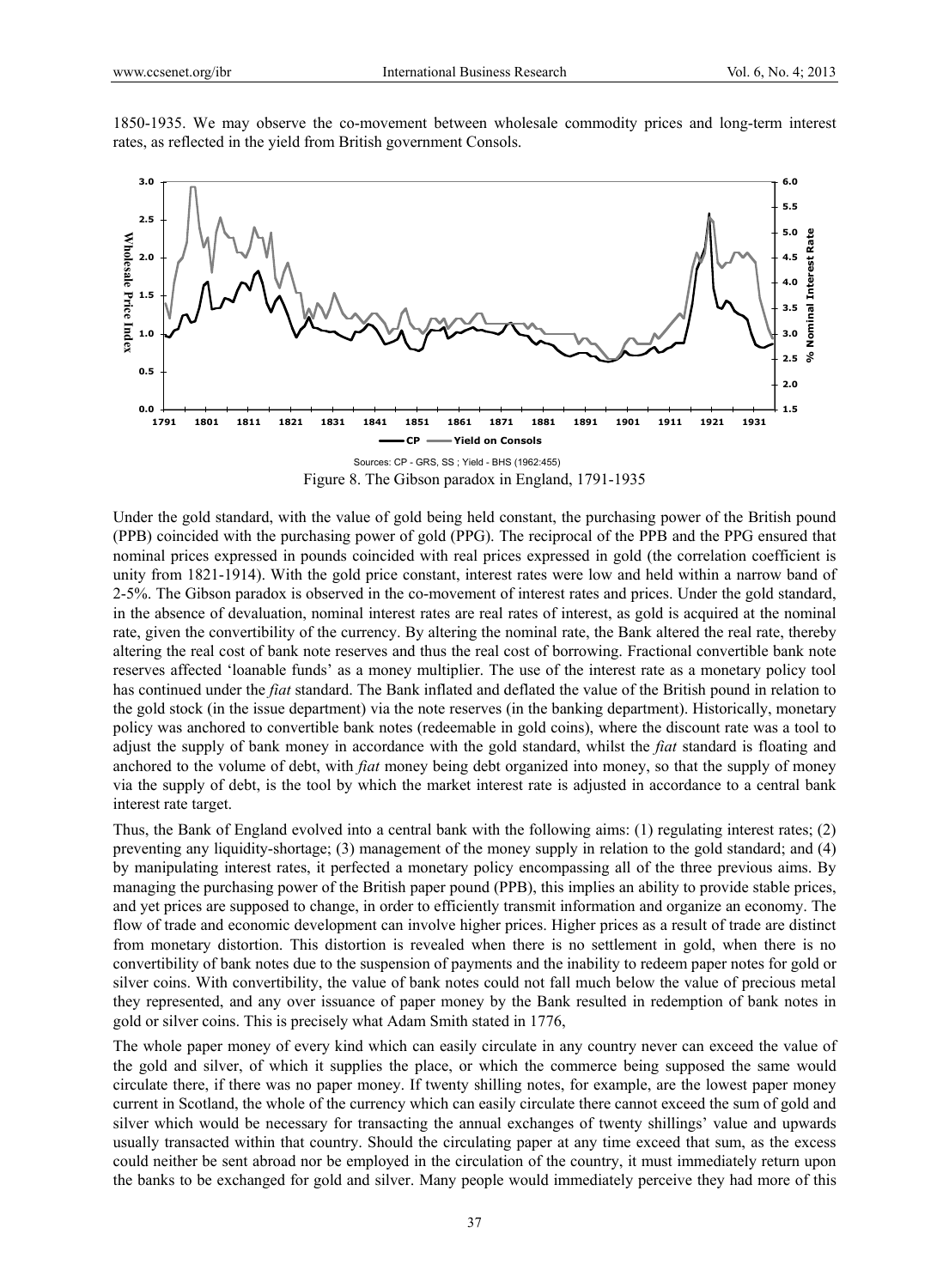paper money than was necessary for transacting business at home, and as they could not send it abroad, they would immediately demand payment of it from the banks…There would immediately, therefore, be a run upon the banks to the whole extent of thus superfluous paper, and, if they showed any difficulty or backwardness in payment, to a much greater extent; the alarm which this would occasion necessarily increasing the run (1999, vol. 1, pp. 397-398).

That being said, whilst Adam Smith is deemed the 'father of modern economics', so it is with some unease to note that nowhere in the writings of the classical economists including Smith and Ricardo, is there any mention of the possibility of interest rate manipulation by the Bank of England, despite the fact they lived through monetary crises and already had access to over a hundred years of data as to its behaviour. When we analyze the period from 1717 to 1931, during which England was on a *de facto* or *de jure* gold standard (table 1) for a total of 214 years, in fact, we notice that it was on the gold standard for 180 years, and off the gold standard for 34 years, in other words, it was on the gold standard for 84% of the time.

Table 1. England and the gold standard

|           | on  | off |
|-----------|-----|-----|
| 1717-1796 | 80  |     |
| 1797-1821 |     | 24  |
| 1821-1914 | 94  |     |
| 1915-1925 |     | 10  |
| 1925-1931 | 6   |     |
|           | 180 | 34  |

For the remaining 16% of the time that England was off the gold standard, it was either at war with France during the restriction period, or at war with Germany during WWI, and during these crises, citizens were prevented from redeeming their bank notes, which would otherwise have caused a run on the Bank and bankrupted it. Without convertibility the production of bank notes went unabated and the value of the paper pound depreciated as a unit of account in exchange for gold and commodities: a monetary theory of value would argue that the decline in the value of money is a result of the inflated over supply of bank notes in relation to demand, reflected in higher exchange rates with a fixed amount of gold, resulted in an increase in prices generally, as reflected in a higher wholesale commodity price index.

#### **3. Gibson Paradox in America**

Overall, the nominal price of gold (PG) acted as a reasonable hedge against inflation (CPI) during the *fiat* standard in America. If we look more carefully at the PG and CPI between 1971 and 2009, we notice two differing periods: figure 9 reveals a positive relationship between 1971-1979, but in figure 10, we may notice that from 1980-2009, gold as a hedge against inflation is less obvious and nominally breaks down at least surrounding the period from 1990-2005.



*Sources: Federal Reserve Statistical Release H.15, BLS, WGC*

Figure 9. The price of gold and inflation, United States, 1971-1979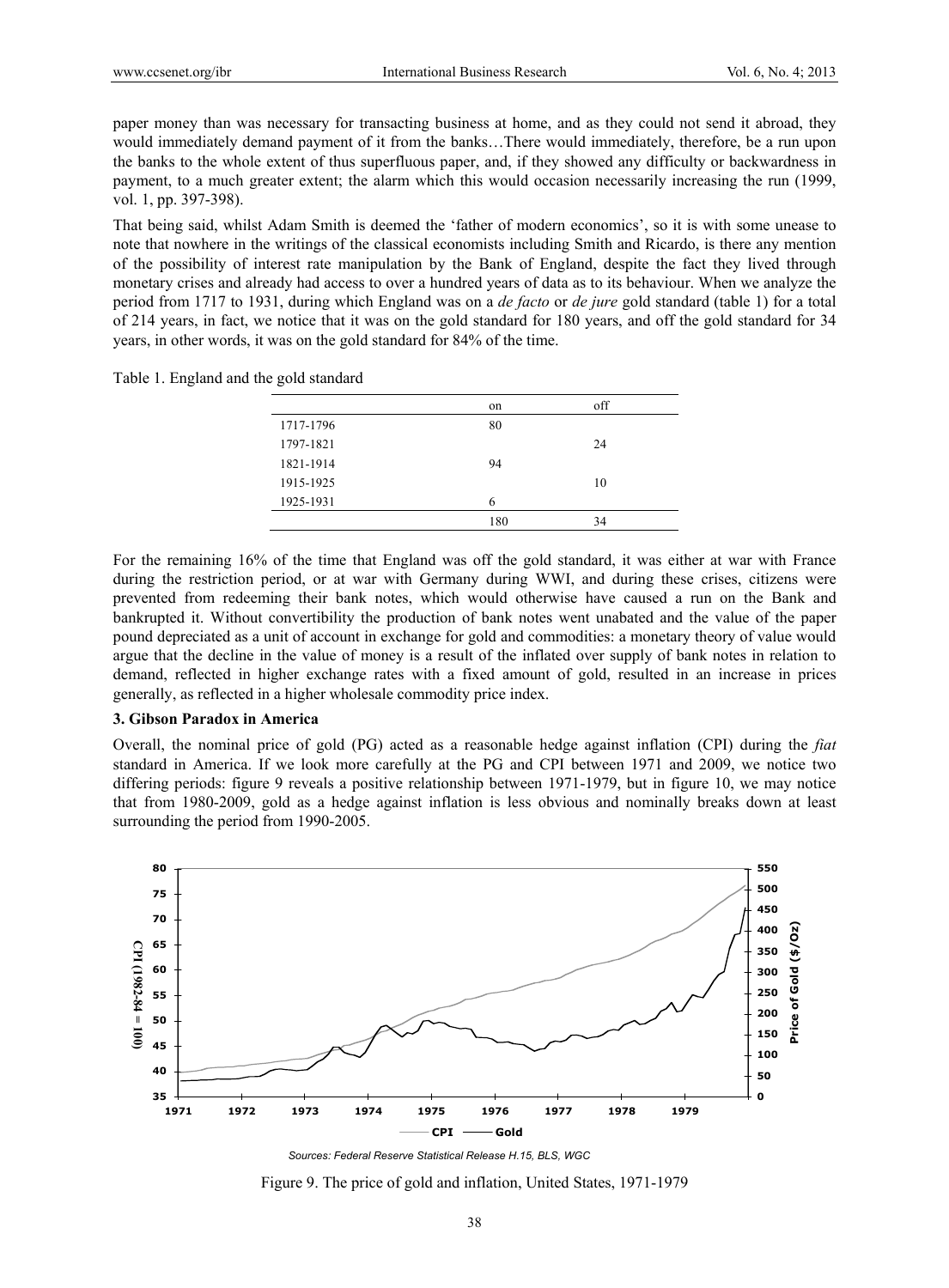

Figure 10. The price of gold and inflation, United States, 1980-2009

As a former executive of Goldman Sachs in London, Robert Ruebin developed an idea to borrow gold from central banks at minimal interest rates of around 1%, sell the gold for cash and use the proceeds to invest in higher yielding assets and investments to fund Goldman Sachs' operations. Central banks participated, confident that the borrowed gold would be repaid, and this started the gold carry trade. When Ruebin became Treasury Secretary he operated an identical carry trade, but on a much larger scale, which became the principle mechanism for the 'strong dollar policy'. Subsequent Treasury Secretaries have reiterated their commitment to the strong dollar policy, implying their continued commitment to feed official gold stocks clandestinely into the market to support the dollar and suppress both interest rates and precious metal prices. If gold swaps are rolled over or expanded, the implication is that the initial gold lent is not being returned. Former Treasury Secretary Larry Summers and successor to Reubin, whilst a Professor at Harvard University, co-authored a study (Barsky, 1988), which concluded that, not only under the gold standard, but under the *fiat* standard, gold prices move inversely with real interest rates, and conversely, if gold prices were fixed then interest rates can be maintained at lower levels.

In figure 11, we present an update of Gibson's paradox in the United States both in terms of the log price of real gold, being the purchasing power of gold (PPG), adjusted by consumer prices (CPI) (1).

$$
PPG = PG / CP
$$
 (1)

In figure 12, the Gibson paradox is presented in terms of real prices (CPIgc), since gold is money, being the inverse of real gold (PPG) (2).

$$
CPIgc = 1 / PPG \tag{2}
$$

Both real gold (PPG) and real prices (CPIgc) are presented together with real interest rates (*r*), being the nominal rate of interest reflected in the yield of 10 year Treasury bills (*i*), less the annualized rate of inflation derived from the CPI  $(\pi)$ , so that (3).

$$
r = i - \pi \tag{3}
$$

CPIgc, or real prices, are prices expressed in terms of a weight of gold, and GC is the index of the gold content (GC) contained in a unit of account, which reflects the intrinsic market value of the rate of exchange of gold for a fixed unit of account. It follows that the GC is the inverse of the index of the price of gold (PG), reflecting the rate of exchange between a unit of account and a fixed weight of gold (one troy oz). Hence, real prices (CPIgc) may be found through multiplying nominal prices (CPI) by the intrinsic value of the pound expressed grams of pure gold (GC), being identical to the inverse of real gold (PPG), hence (4).

$$
CPIgc = CPI x GC = 1 / PPG
$$
 (4)

It should be noted therefore, that PG or GC reflect the value of money (VM), this being distinct from what gold can purchase at a particular point in time as reflected in its purchasing power (PPG): the VM is therefore distinct from the purchasing power of money (PPM). By presenting log real gold (PPG) in figure 11 and real prices (CPIgc) in figure 12, we may observe that real gold moves inversely with real interest rates, whilst real prices moves in tandem with real interest rates, the latter being identical to the log inverse of real gold presented in figure 13. Hence, the nominal price level under the gold standard moves in a similar fashion to real prices, being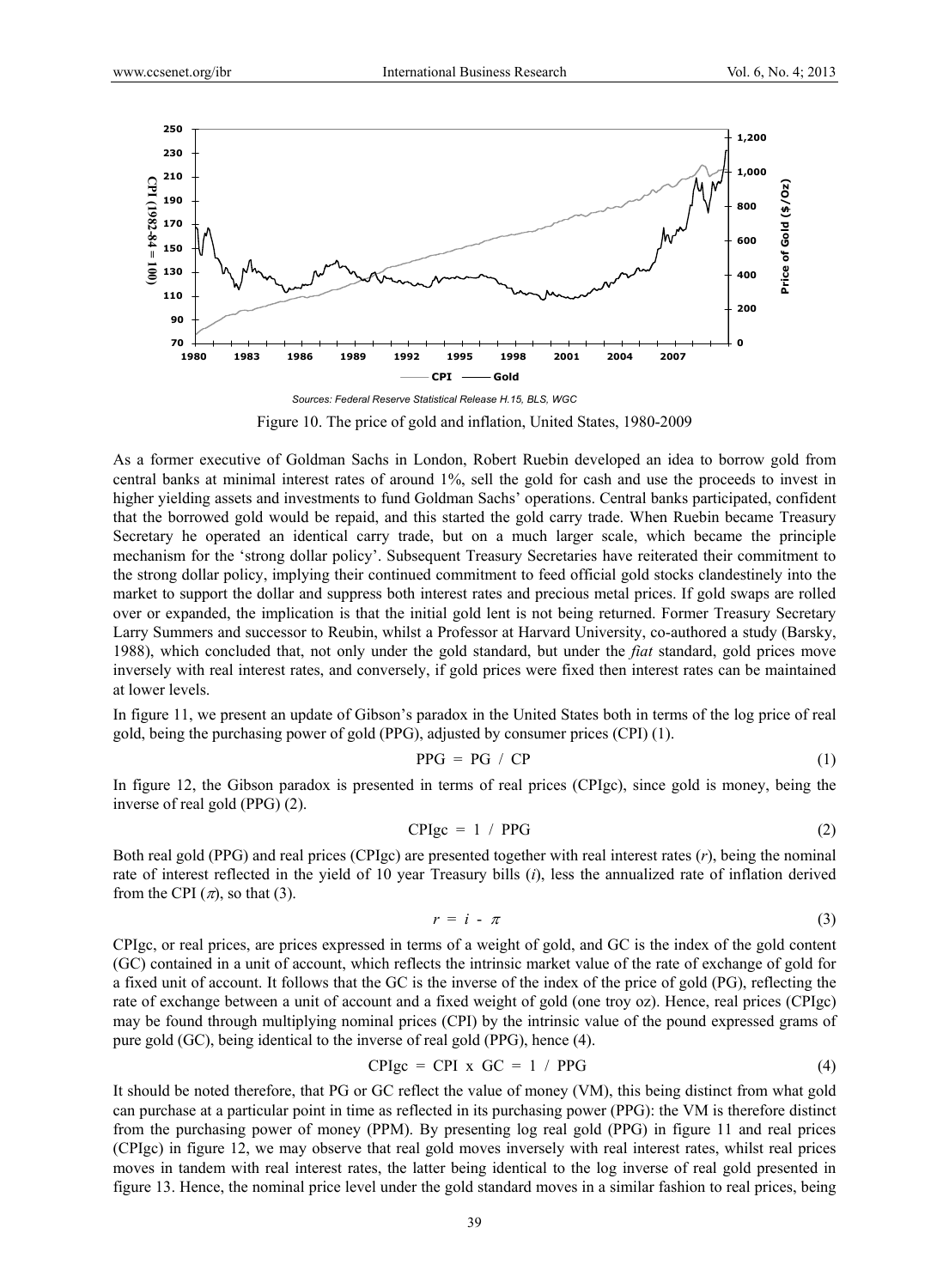the reciprocal of the real gold, under the *fiat* standard.



Figure 11. Gibson's paradox in the United States, 1971-2009, log price of real gold and real interest rates



Figure 12. Gibson's paradox in the United States, 1971-2009, log real prices and real interest rates



Figure 13. Gibson's paradox in the United States, 1971-2009, log inverse price of real gold and real interest rates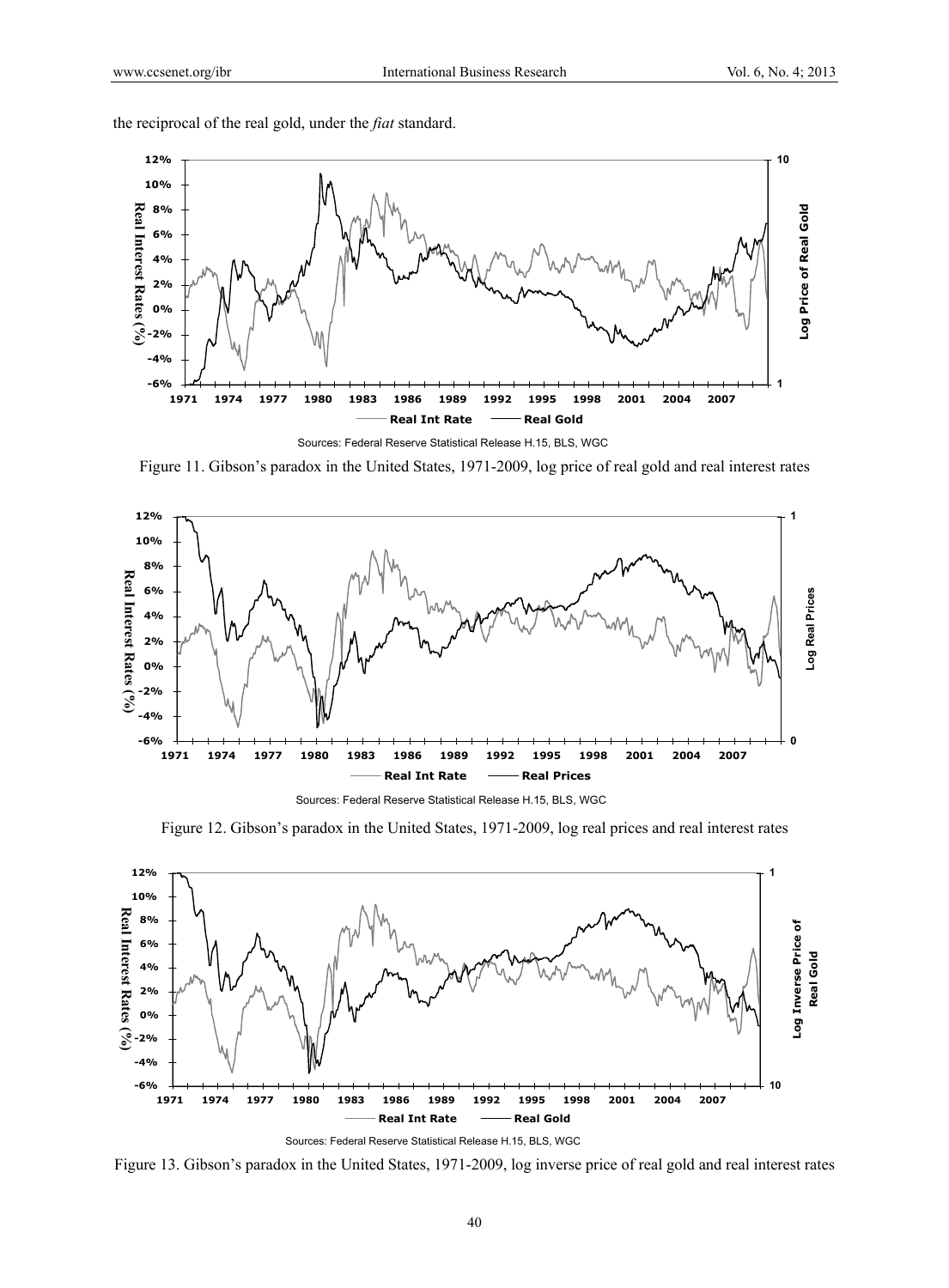Summers considered gold as a durable asset, and its price would move inversely to the real interest rate, such that a monetary standard based on a durable commodity, implies that the authorities under a gold standard would endeavour to main a constant nominal price of gold (PG), and since real gold (PPG) is the reciprocal of the general price level, interest rates are related to the general price level, for real gold is a function of the nominal price of gold adjusted by nominal prices (Barsky, 1988, p. 529). Under the *fiat* standard, we do not agree with their analysis, for the reciprocal of real gold (PPG) is real commodity prices (CPgc) and not nominal commodity prices (CP). Similarly, the paper pound note would not be worth the same as the gold pound coin, during periods of suspension of payments by the Bank of England (BoE) when the price of gold increased, for example, during the period from 1797-1821, where the difference between the purchasing power of the British pound (PPB = 1/CP) and the purchasing power of gold (PPG = 1/CPgc) is the difference in the intrinsic value of money. We suggest that a monetary theory of value equally applies to both the gold and *fiat* monetary standards, in that the reduction in the value of money, as a result of an excessive increase in the supply of paper money in relation to demand, resulted in increased prices, such that price inflation is the effect and not the cause: this accounts for both quality and quantity and not just merely the supply of money. When BoE notes could not be redeemed for specie it implies a lack of backing by a precious metal, which is precisely the case under the *fiat* standard.

As with Gibson's Paradox in England under a gold standard, a fall in the price level corresponded with a decline in interest rates (reflected in the yield on Consols), and with a gold price that was fixed, the PPG thereby increased. Under a U.S. *fiat* standard, falling real yields make holding financial assets less attractive, whilst rising real interest rates increase the opportunity cost of holding gold (with zero or minimal yield), hence the price of gold rises as the attraction and confidence in financial paper assets declines. There is a clear correlation between the general trend of real interest rates and the inverse movement in the real price of gold, [Which] comes out of hiding as real yields on financial assets decline and especially as the risk of a financial crisis in terms inflation or deflation rises. As the risk rises, the role of gold as 'true' money and a store of value re-asserts itself. In essence, gold acts as a barometer of the financial attraction and confidence level of paper money (Cheuvreaux, 2006, pp. 38-39).

This was re-iterated by Former Federal Reserve Governor, Wayne Angell, in the minutes of an FOMC meeting, who explained that, the price of gold is pretty well determined by us…but the major impact on the price of gold is the opportunity cost of holding the U.S. dollar…We can hold the price of gold very easily; all we have to do is to cause the opportunity cost in terms of interest rates and US Treasury bills to make it unprofitable to own gold (FOMC, 1993, pp. 40-41).

Indeed, this might explain why central banks are enticed to lend out their gold, since the relationship holds true today, with a real interest rate of less than zero and a gold price around USD 1,700/oz, although central banks are finding it more worthwhile to retain, and even expand their gold stocks, when not only real rates of return are negative, but sovereign debt is not only being downgraded (the U.S.) but questioned altogether (Euro-zone). On the other hand, resistance to an increase in the price of gold may also arise in the money market in the presence of a lack of liquidity. The gold lease rate (the rate at which central banks will lend their official stocks to bullion banks, "GLR") equals the rate of interest banks purportedly charge each other in the inter-bank money market (London inter-bank overnight rate, or "LIBOR") less the rate a bullion bank is willing to lend gold on a swap against U.S. dollars, being the cost of carry of a forward contract in gold (gold forward offered rate, or "GOFO"), hence GLR = LIBOR – GOFO. A negative cost of borrowing in the GLR, may imply that certain "central banks stand ready to lease gold in increasing quantities should the price rise" (Greenspan, 1998) and thereby improve liquidity, but it could also imply that LIBOR rates are being held artificially low or are being misreported, particularly in the absence of actual transactions (due to an illiquid money market), thereby maximizing the spread on the cost of borrowing official stocks of gold by bullion banks, and the yield on invested proceeds from the sale of those stocks.

In fact, the opinions of Summers (1988) and Angell (1993) are not dissimilar to that of Salant (1978), in that gold as an exhaustible commodity should be priced according to the Hotelling theory (Hotelling, 1931). The implication is that not only central banks, but also investors generally, perceive that as real interest rates move lower (from *r* to *r'* in figure 14), they are likely to remain low and thereby depress returns on investments for an extended period of time. The effect on the Hotelling path for gold would imply a flatter curve, as investors require less price appreciation to have an incentive to hold gold. A flatter curve that leads to consumption of the existing stock before attaining the choke price, above which there is no demand due to gold being uneconomic or altogether depleted.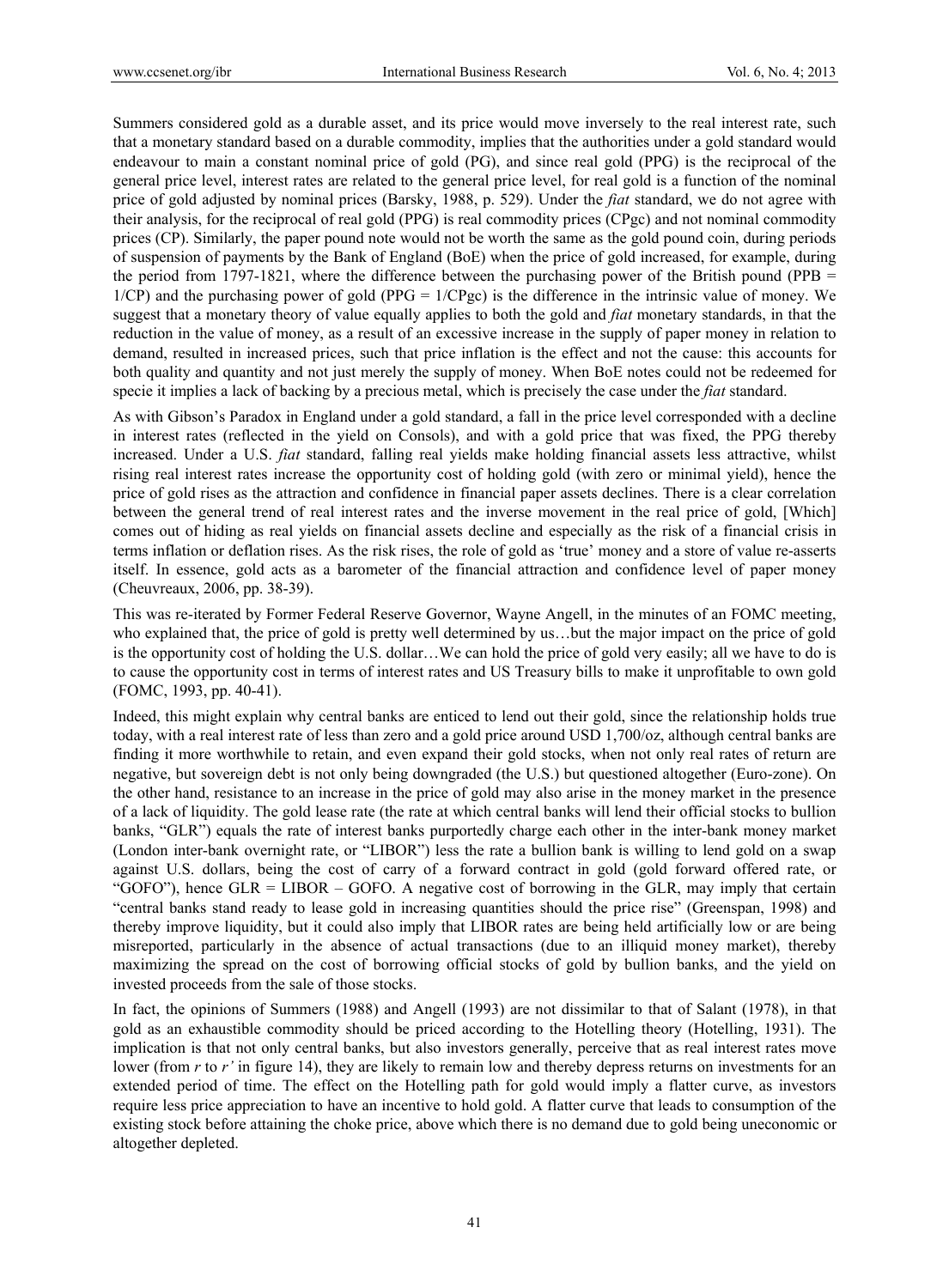

Figure 14. Hotelling paths and the gold price

However, a change in the path would imply a higher initial price, and this suggests a higher price in the short run. Thus, when investors realize that monetary policy requires low interest rates for the foreseeable future, the price of gold will not only increase, but significantly so in the short term.

### **4. Conclusion**

As mentioned earlier, it would seem that the Gibson paradox in England contradicts the quantity theory, which would expect the supply of money to determine commodity price inflation, being independent of interest rates, whereas under the gold standard, commodity prices and interest rates were positively correlated and moved in tandem over the long term. The Gibson paradox in the United States was reflected in the inverse relationship between real interest rates and the purchasing power of gold, or conversely, if the price of gold was fixed, interest rates can be maintained at low levels. Hence, under the *fiat* standard and under the gold standard, gold prices were inversely related to interest rates. The opportunity cost of holding gold increases, with rising interest-bearing financial assets under the *fiat* standard, or under the gold standard, higher interest rates on deposits and short-term investments such as 3-month bills, which would transmit out to longer-term investments with higher yields on Consols. The demand for cash deposits and discounting of bills in the money market would increase prices.

Under the gold standard, the market price of gold was controlled by the Bank's buying price and was essentially fixed, but the value and purchasing power of the paper pound varied in accordance with the gold standard. Higher rates of interest would decrease the demand for monetary gold, but if credit and notes expanded too far, redemptions of gold sovereign coins would occur. When England went off the gold standard and the Bank suspended specie payments between 1797 and 1821, the value of the paper pound would decline as reflected in its higher rate of exchange with a fixed amount of gold (a higher gold price), as a result of the excessive inflationary issuance of Bank notes, in relation to demand, the effect of which was to increase commodity prices. In other words, a monetary theory of value rather than the quantity theory (or the mercantilist purchasing power theory) can explain the underlying monetary theory at work.

Whether under a gold standard or a *fiat* standard, aggregate interest on deposits and loans will increase total money supply and debt, in the presence of a fractional reserve system, resulting in the depreciated value of paper money. Over issuance of paper notes would be limited when specie could be redeemed, and in the absence of redemption, no limit to the production of credit would occur, the effect of which would be to raise prices. Without any recourse to gold backing under a *fiat* system, high real interest rates imply a low price of gold and *vice versa*, but the cumulative growth of unfunded debt at interest organized into paper monetary aggregates, has resulted a long term exponential decay in the value of *fiat* money, as a result of the exponential growth in money supply, in relation to demand. We argue that there is not a paradox, but an illusion: investors should now realize that opportunity cost of gold at higher rates of return on financial assets has only served to finally undermine the real value of the paper unit of account. At negative real interest rates, the opportunity cost of holding financial assets not only disappears in the face of structural shocks and de-leveraging that liquidate asset values in the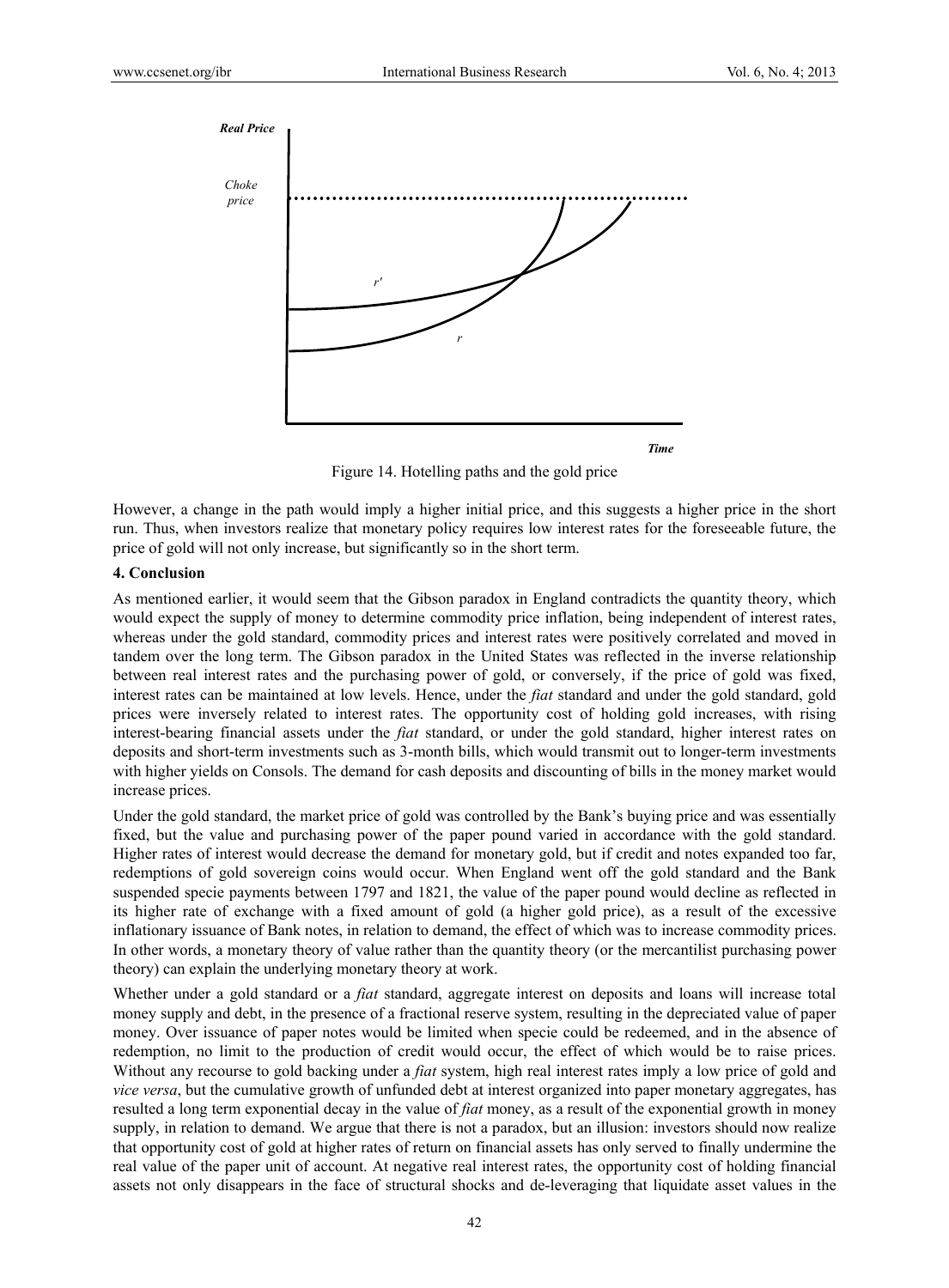short term, but in the realization that counterparty risk associated with holding physical gold is zero. Subsequent monetary and quantitative easing suggests a much a higher gold price is likely in the medium term, thereby confirming the illusion that paper is a safe store of value – an illusion only made worse, if markets confirm (as suspected) that gold and silver are also operating on a fractional reserve basis.

#### **References**

- Bagehot, W. (1973). *Lombard Street: A Description of the Money Market*. New York: Scribner, Armstrong & Co.
- Barsky, R. B., & Summers, L. H. (1988). Gibson's Paradox and the Gold Standard. *The Journal of Political Economy*, *96*(3), 528-550. http://dx.doi.org/10.1086/261550
- Bureau of Labor Statistics. (2012, December 20). Retrieved from http://www.bls.gov/
- Clapham, J. (2008). *The Bank of England. A History* (Vol. 1, pp. 1694-1797, Vol. 2, pp. 1797-1914). Cambridge: Cambridge University Press.
- Clare, G. (2010). *A Money Market Primer and Key to the Exchanges* (2nd ed.). Whitefish MT: Kessinger Publishing.
- Easton, H. T. (2009). *Banks and Banking*. Charleston, SC: BiblioBazaar.
- Federal Reserve. (2012, December 20). Statistical Releases & Historical Data, Selected Interest Rates H.15. Retrieved from http://www.federalreserve.gov/releases/h15/data.htm
- Fisher, I. (1930). *The Theory of Interest*. New York: Macmillan.
- Friedman, M., & Schwartz, A. J. (1976). From Gibson to Fisher. *Explorations in Economic Research*, *3*(2), 288-291.
- Friedman, M., & Schwartz, A. J. (1982). *Monetary Trends in the United States and the United Kingdom, Their Relation to Income, Prices and Interest Rates, 1867-1975*. Chicago: The University of Chicago Press.
- Gayer, A. D., Rostow, W. W., & Schwartz, A. J. (1953). *The Growth and Fluctuation of the British Economy, 1790-1850* (Vol. 1, pp. 468-70). Oxford: Clarendon Press.
- Gibson, A. H. (1923, January). The Future of High Class Investment Values. *Bankers', Insurance Managers' and Agents' Magazine*, 15-23.
- Gibson, A. H. (1926, November). The Road to Economic Recovery: Some Reflections. *Bankers', Insurance Managers' and Agents' Magazine*, 595-612.
- Greenspan, A. (1998, 24 July). Testimony of Chairman Alan Greenspan. *The Regulation of OTC Derivatives*. Before the Committee on Banking and Financial Services, U.S. House of Representatives.
- Hotelling, H. (1931). The Economics of Exhaustible Resources. *The Journal of Political Economy, 39*(2), 137-175. http://dx.doi.org/10.1086/254195
- Keynes, J. M. (1958). *A Treatise on Money* (Vol. 1 & Vol. 2). London: Macmillan.
- Macaulay, F. R. (1938). *Some Theoretical Problems suggested by The Movements of Interest Rates, Bond Yields and Stock Prices in the United States Since 1856*. New York: N.B.E.R.
- Mitchell, B. R., & Deane, P. (1962). *Abstract of British Historical Statistics*. Cambridge: Cambridge University Press, updated by Mitchell, B. R., & Jones, H. G. (1971). *Second Abstract of British Historical Statistics*. Cambridge: Cambridge University Press.
- Palgrave, R. H. I. (1903). *Bank Rate and the Money Market in England, France, Germany, Holland and Belgium 1844-1900*. London: John Murray.
- Salant, S. W., & Henderson, D. W. (1978). Market Anticipations of Government Policies and the Price of Gold. *The Journal of Political Economy*, *86*(4), 627-648. http://dx.doi.org/10.1086/260702
- Sargent, T. J. (1973). Interest Rates and Prices in the Long Run: A Study of the Gibson Paradox. *Journal of Money, Credit and Banking*, *5*(1), 385-449. http://dx.doi.org/10.2307/1991332
- Sauerbeck, A. (1886). Prices of Commodities and the Precious Metals. *Journal of the Statistical Society of London*, *49*(3), 581-648. http://dx.doi.org/10.2307/2979294
- Shiller, R. J., & Siegel, J. J. (1977). The Gibson Paradox and Historical Movements in Real Interest Rates. *Journal of Political Economy*, *85*(5), 891-907. http://dx.doi.org/10.1086/260614